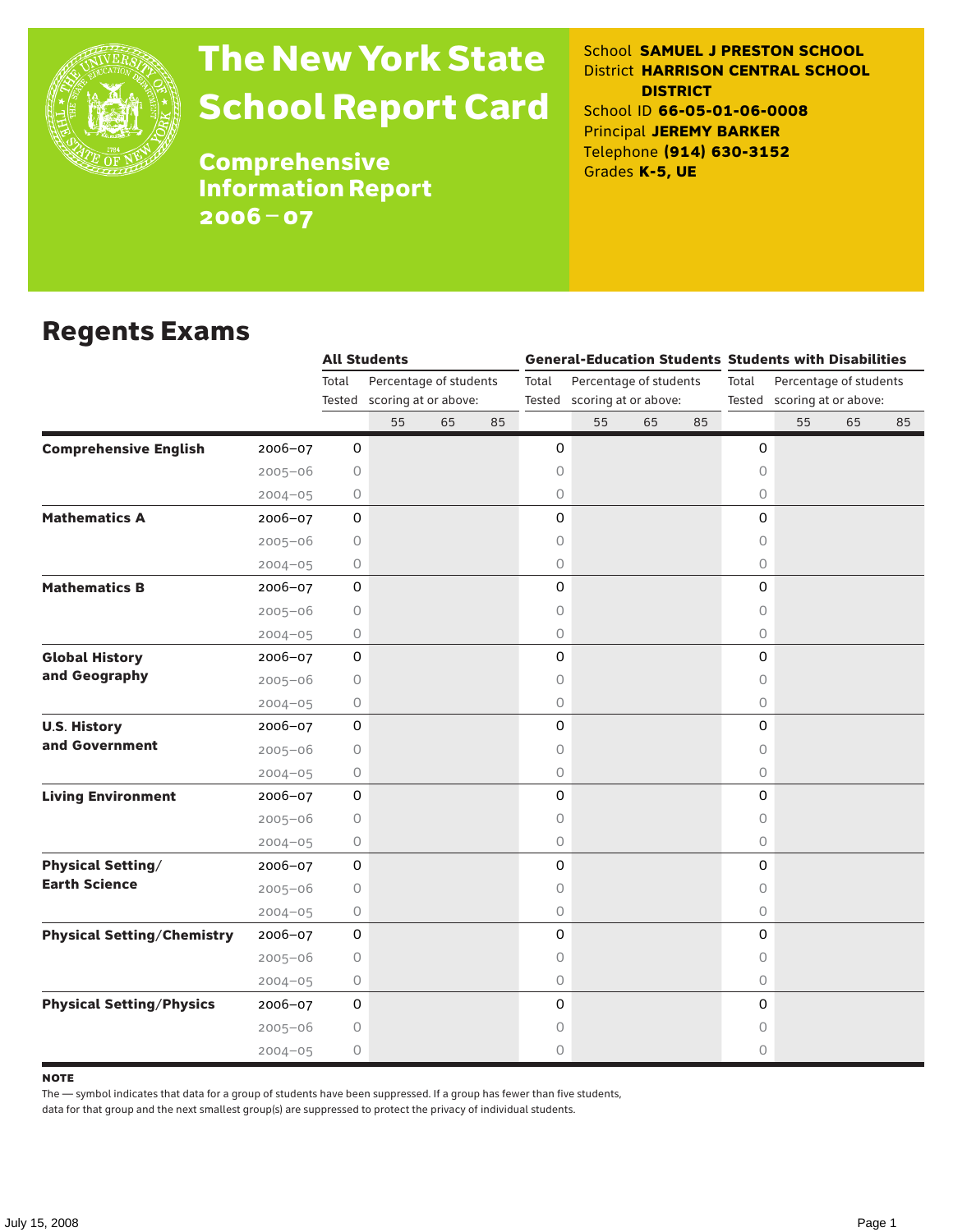### New York State English as a Second Language Achievement Test (NYSESLAT)

|                  |             | <b>All Students</b>               |       |                             |     |                                   | <b>General-Education Students</b> |  |                     |                                   |                          | <b>Students with Disabilities</b> |   |                             |  |       |  |
|------------------|-------------|-----------------------------------|-------|-----------------------------|-----|-----------------------------------|-----------------------------------|--|---------------------|-----------------------------------|--------------------------|-----------------------------------|---|-----------------------------|--|-------|--|
|                  |             | Total                             |       | Percent of students scoring |     |                                   | Total                             |  |                     | Percent of students scoring       |                          | Total                             |   | Percent of students scoring |  |       |  |
|                  |             | Tested in each performance level: |       |                             |     | Tested in each performance level: |                                   |  |                     | Tested in each performance level: |                          |                                   |   |                             |  |       |  |
|                  |             |                                   |       | Begin. Interm. Adv.         |     | Prof.                             |                                   |  | Begin. Interm. Adv. |                                   | Prof.                    |                                   |   | Begin. Interm. Adv.         |  | Prof. |  |
| <b>Listening</b> | 2006-07     | 18                                | 0%    | 6%                          | 56% | 39%                               | 17                                |  |                     |                                   |                          | 1                                 |   |                             |  |       |  |
| and Speaking     | $2005 - 06$ | 17                                | 6%    | 12%                         | 35% | 47%                               | 14                                |  |                     |                                   |                          | 3                                 |   |                             |  |       |  |
| $(Grades K-1)$   | $2004 - 05$ | $\circ$                           |       |                             |     |                                   | $\circ$                           |  |                     |                                   |                          | 0                                 |   |                             |  |       |  |
| <b>Reading</b>   | $2006 - 07$ | 18                                | 28%   | 50%                         | 17% | 6%                                | 17                                |  |                     |                                   |                          | 1                                 |   |                             |  |       |  |
| and Writing      | $2005 - 06$ | 17                                | 29%   | 29%                         | 12% | 29%                               | 14                                |  |                     |                                   |                          | 3                                 |   |                             |  |       |  |
| $(Grades K-1)$   | $2004 - 05$ | $\circ$                           |       |                             |     |                                   | $\circ$                           |  |                     |                                   |                          | 0                                 |   |                             |  |       |  |
| <b>Listening</b> | $2006 - 07$ | 14                                | 0%    | 0%                          | 29% | 71%                               | 13                                |  |                     |                                   |                          | $\mathbf{1}$                      |   |                             |  |       |  |
| and Speaking     | $2005 - 06$ | 20                                | 0%    | 0%                          | 35% | 65%                               | 17                                |  |                     |                                   |                          | 3                                 |   |                             |  |       |  |
| (Grades $2-4$ )  | $2004 - 05$ | 21                                | $0\%$ | 0%                          | 33% | 67%                               | 19                                |  |                     |                                   | $\qquad \qquad -$        | $\overline{2}$                    |   |                             |  |       |  |
| <b>Reading</b>   | $2006 - 07$ | 14                                | 0%    | 7%                          | 43% | 50%                               | 13                                |  |                     |                                   | $\overline{\phantom{0}}$ | 1                                 | ▃ |                             |  |       |  |
| and Writing      | $2005 - 06$ | 20                                | 5%    | 10%                         | 60% | 25%                               | 17                                |  |                     |                                   |                          | 3                                 |   |                             |  |       |  |
| (Grades $2-4$ )  | $2004 - 05$ | 21                                | $0\%$ | 5%                          | 62% | 33%                               | 19                                |  |                     |                                   | $\qquad \qquad -$        | $\overline{2}$                    |   |                             |  |       |  |
| <b>Listening</b> | 2006-07     | 4                                 |       |                             |     | $\overline{\phantom{0}}$          | 2                                 |  |                     |                                   | $-$                      | $\overline{c}$                    |   |                             |  |       |  |
| and Speaking     | $2005 - 06$ | 4                                 |       |                             |     |                                   | 4                                 |  |                     |                                   |                          | $\circ$                           |   |                             |  |       |  |
| $(Grades 5-6)$   | $2004 - 05$ | 0                                 |       |                             |     |                                   | 0                                 |  |                     |                                   |                          | 0                                 |   |                             |  |       |  |
| <b>Reading</b>   | $2006 - 07$ | 4                                 |       |                             |     | $\overline{\phantom{0}}$          | 2                                 |  |                     |                                   |                          | $\overline{c}$                    |   |                             |  |       |  |
| and Writing      | $2005 - 06$ | 4                                 |       |                             |     |                                   | $\overline{4}$                    |  |                     |                                   |                          | 0                                 |   |                             |  |       |  |
| (Grades $5-6$ )  | $2004 - 05$ | 0                                 |       |                             |     |                                   | $\circ$                           |  |                     |                                   |                          | 0                                 |   |                             |  |       |  |
| Listening        | 2006-07     | 0                                 |       |                             |     |                                   | 0                                 |  |                     |                                   |                          | 0                                 |   |                             |  |       |  |
| and Speaking     | $2005 - 06$ | 0                                 |       |                             |     |                                   | $\circ$                           |  |                     |                                   |                          | $\circ$                           |   |                             |  |       |  |
| (Grades $7-8$ )  | $2004 - 05$ | 0                                 |       |                             |     |                                   | $\bigcirc$                        |  |                     |                                   |                          | 0                                 |   |                             |  |       |  |
| <b>Reading</b>   | 2006-07     | 0                                 |       |                             |     |                                   | $\mathbf 0$                       |  |                     |                                   |                          | 0                                 |   |                             |  |       |  |
| and Writing      | $2005 - 06$ | 0                                 |       |                             |     |                                   | $\circ$                           |  |                     |                                   |                          | 0                                 |   |                             |  |       |  |
| $(Grades 7-8)$   | $2004 - 05$ | 0                                 |       |                             |     |                                   | 0                                 |  |                     |                                   |                          | 0                                 |   |                             |  |       |  |
| <b>Listening</b> | $2006 - 07$ | 0                                 |       |                             |     |                                   | $\mathsf 0$                       |  |                     |                                   |                          | 0                                 |   |                             |  |       |  |
| and Speaking     | $2005 - 06$ | 0                                 |       |                             |     |                                   | $\circ$                           |  |                     |                                   |                          | $\circ$                           |   |                             |  |       |  |
| $(Grades g-12)$  | $2004 - 05$ | 0                                 |       |                             |     |                                   | $\circ$                           |  |                     |                                   |                          | $\circ$                           |   |                             |  |       |  |
| <b>Reading</b>   | 2006-07     | $\mathsf 0$                       |       |                             |     |                                   | 0                                 |  |                     |                                   |                          | 0                                 |   |                             |  |       |  |
| and Writing      | $2005 - 06$ | 0                                 |       |                             |     |                                   | 0                                 |  |                     |                                   |                          | 0                                 |   |                             |  |       |  |
| $(Grades g-12)$  | $2004 - 05$ | 0                                 |       |                             |     |                                   | $\circ$                           |  |                     |                                   |                          | 0                                 |   |                             |  |       |  |

#### **NOTE**

The — symbol indicates that data for a group of students have been suppressed. If a group has fewer than five students,

data for that group and the next smallest group(s) are suppressed to protect the privacy of individual students.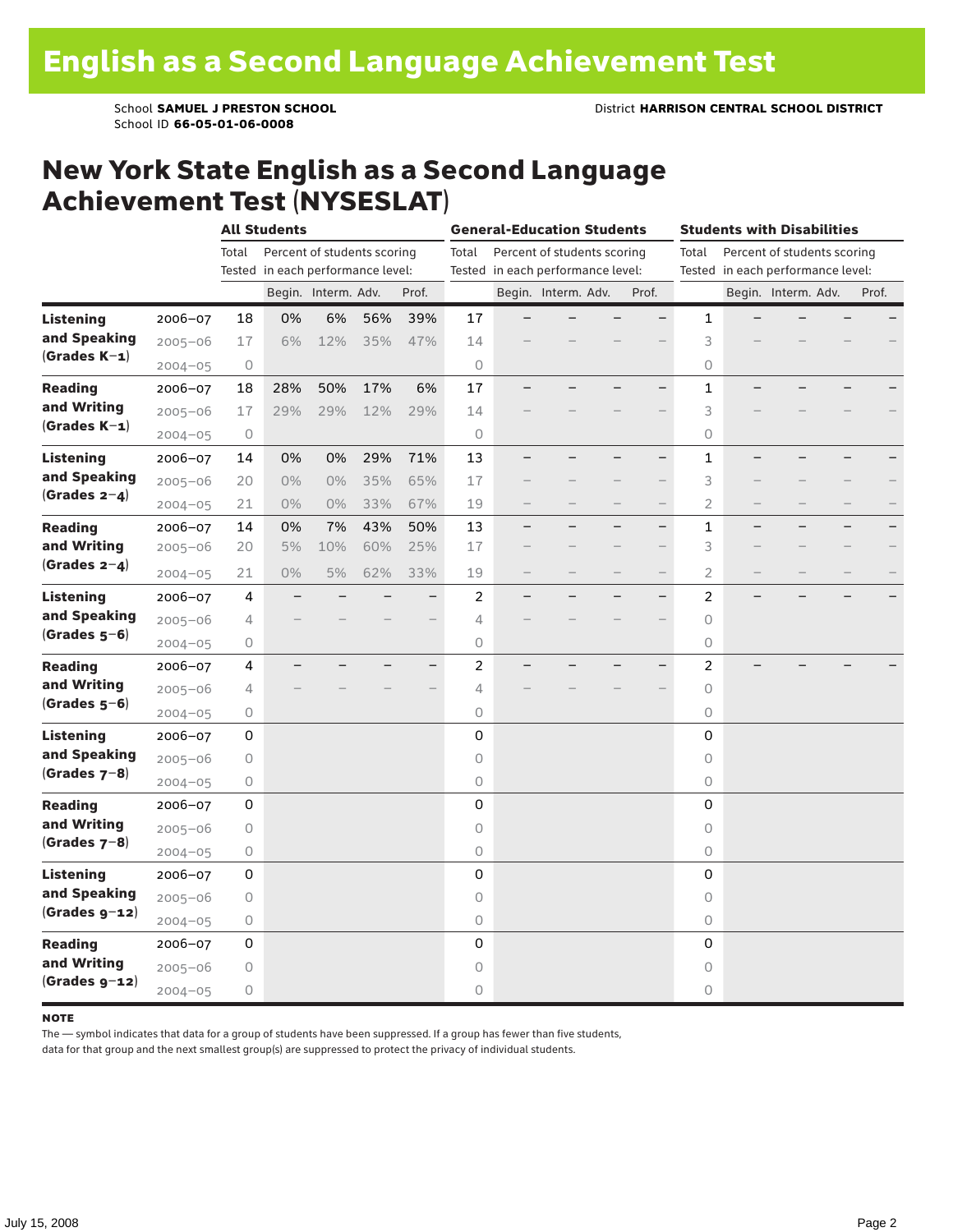School ID **66-05-01-06-0008**

## Elementary/Middle-Level Social Studies 2006–07

|                            |                                                             | <b>All Students</b> |    | <b>General-Education Students</b> |                | <b>Students with Disabilities</b> |                                                    |    |                                                             |     |   |     |    |     |     |
|----------------------------|-------------------------------------------------------------|---------------------|----|-----------------------------------|----------------|-----------------------------------|----------------------------------------------------|----|-------------------------------------------------------------|-----|---|-----|----|-----|-----|
|                            | Total<br>Percentage of students<br>Tested scoring at level: |                     |    |                                   |                | Total                             | Percentage of students<br>Tested scoring at level: |    | Percentage of students<br>Total<br>Tested scoring at level: |     |   |     |    |     |     |
|                            |                                                             |                     |    |                                   | $\overline{4}$ |                                   |                                                    |    |                                                             |     |   |     |    |     | -4  |
| <b>Elementary</b><br>Level | 47                                                          | 2%                  | 0% | 53%                               | 45%            | 39                                | 0%                                                 | 0% | 54%                                                         | 46% | 8 | 13% | 0% | 50% | 38% |
| <b>Middle Level</b>        |                                                             |                     |    |                                   |                | 0                                 |                                                    |    |                                                             |     | 0 |     |    |     |     |

### 2003 Total Cohort Performance on Regents Exams After Four Years

|                                        | <b>All Students</b> |                                                 |  |              |  | <b>General-Education Students</b> |                                                 |  |              |  |                       | <b>Students with Disabilities</b>  |  |                    |  |  |  |
|----------------------------------------|---------------------|-------------------------------------------------|--|--------------|--|-----------------------------------|-------------------------------------------------|--|--------------|--|-----------------------|------------------------------------|--|--------------------|--|--|--|
|                                        | Cohor<br>Enroll     | Percentage of<br>students scoring:<br>$55 - 64$ |  | 65-84 85-100 |  | Cohoi<br>ō.<br>ᇛ                  | Percentage of<br>students scoring:<br>$55 - 64$ |  | 65-84 85-100 |  | Cohor<br>$\circ$<br>멷 | Percentage of<br>students scoring: |  | 55-64 65-84 85-100 |  |  |  |
| <b>Global History</b><br>and Geography | 0                   |                                                 |  |              |  | 0                                 |                                                 |  |              |  | 0                     |                                    |  |                    |  |  |  |
| <b>U.S. History</b><br>and Government  | 0                   |                                                 |  |              |  | 0                                 |                                                 |  |              |  | 0                     |                                    |  |                    |  |  |  |
| <b>Science</b>                         | 0                   |                                                 |  |              |  | 0                                 |                                                 |  |              |  | 0                     |                                    |  |                    |  |  |  |

# New York State Alternate Assessments (NYSAA) 2006–07

|                         | <b>All Students</b> |                                                |               |   |   |  |  |  |  |  |  |
|-------------------------|---------------------|------------------------------------------------|---------------|---|---|--|--|--|--|--|--|
|                         | Total               | Number of students scoring<br>Tested at Level: |               |   |   |  |  |  |  |  |  |
|                         |                     | 1                                              | $\mathcal{P}$ | 3 | 4 |  |  |  |  |  |  |
| <b>Elementary Level</b> |                     |                                                |               |   |   |  |  |  |  |  |  |
| Social Studies          | 0                   |                                                |               |   |   |  |  |  |  |  |  |
| <b>Middle Level</b>     |                     |                                                |               |   |   |  |  |  |  |  |  |
| Social Studies          | O                   |                                                |               |   |   |  |  |  |  |  |  |
| <b>Secondary Level</b>  |                     |                                                |               |   |   |  |  |  |  |  |  |
| English Language Arts   | O                   |                                                |               |   |   |  |  |  |  |  |  |
| <b>Mathematics</b>      | O                   |                                                |               |   |   |  |  |  |  |  |  |
| <b>Social Studies</b>   | O                   |                                                |               |   |   |  |  |  |  |  |  |
| Science                 | Ω                   |                                                |               |   |   |  |  |  |  |  |  |

The New York State Alternate Assessment (NYSAA) is for students with severe cognitive disabilities. Results for students taking the NYSAA in English language arts, mathematics, and science at the elementary and middle levels are available in the *Accountability and Overview Report* part of *The New York State Report Card*.

The — symbol indicates that data for a group of students have been suppressed. If a group has fewer than five students, data for that group and the next smallest group(s) are suppressed to protect the privacy of individual students.

**NOTE**